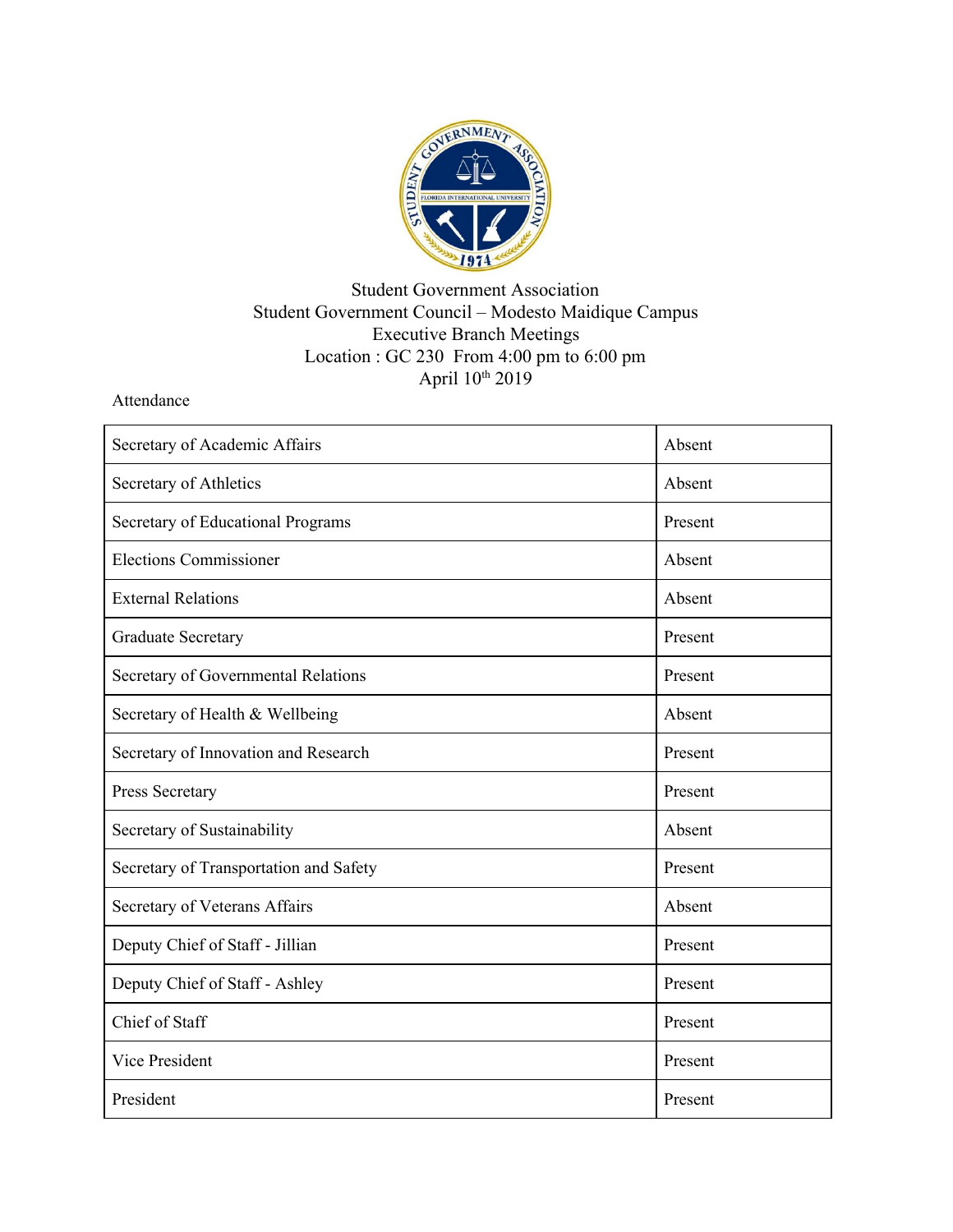- I. Cabinet Reports
	- A. Secretary of Academic Affairs
		- 1. Attended Admitted Students Day
		- 2. Working on transition document
		- 3. Waiting on dates and times for Recharge for Finals so I can make doodles
	- B. Secretary of Athletics
		- 1. No report
	- C. Secretary of Educational Programs
		- 1. OUr last meeting is next week
		- 2. Working on diplomas for the interns for the end of the year event
		- 3. Choosing Intern of the year
		- 4. Next week interns will shadow cabinet
	- D. Elections Commissioner.
		- 1. No report
	- E. External Relations
		- 1. No report
	- F. Secretary of Health & Wellbeing
		- 1. No report
	- G. Secretary of Innovation and Research
		- 1. Went to CURFIU on Monday
		- 2. Going to meet up with Changemaker week execution committee on Thursday to review last week's events.
	- H. Press Secretary
		- 1. Working on the transition document
		- 2. Asked Brandon for an update on Senate
		- 3. Asked Sabrina for a Presidential Update at cabinet
		- 4. Asked any cabinet members to let me know if they wanted to be the next feature
	- I. Secretary of Sustainability
		- 1. Ordered materials for Less Stress Fest
		- 2. Planned for Less Stress Fest
		- 3. Edited Arboretum proposal
		- 4. Set up meetings to discuss Arboretum proposal
	- J. Secretary of Transportation and Safety
		- 1. Met with Embrace and parking
			- a) FIU Embrace is having a panel and are inviting Parking and Transportation
		- 2. Circulated a petition to make BBC shuttles free
			- a) Got 2400 responses so far
	- K. Governmental Relations
		- 1. Currently working on making the list of bills students might be interested in presenting to their officials and legislatives.
	- L. Secretary of Veterans Affairs
		- 1. No report
	- M. Graduate Secretary